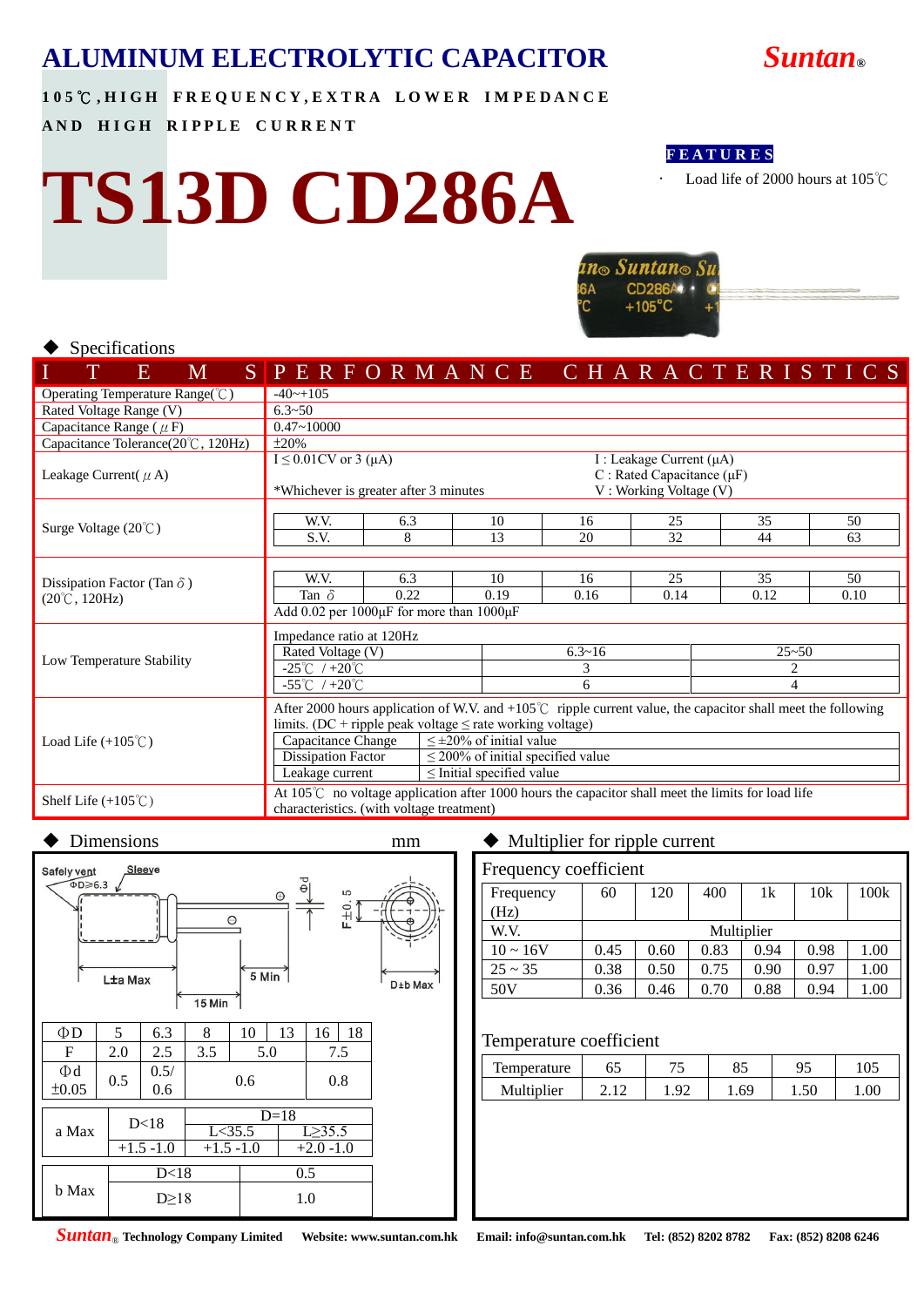**1 0 5** ℃ **, H I G H F R E Q U E N C Y , E X T R A L O W E R I M P E D A N C E AND HIGH RIPPLE CURRENT** 

# **TS13D CD286A**

#### **STANDARD RATINGS**

| $\mathbf{V}$ |                | 6.3V                                          |                |                   | 10 <sub>V</sub> |                                  |                |                   |  |  |  |
|--------------|----------------|-----------------------------------------------|----------------|-------------------|-----------------|----------------------------------|----------------|-------------------|--|--|--|
|              |                |                                               |                | <b>Max Ripple</b> |                 |                                  |                | <b>Max Ripple</b> |  |  |  |
|              |                | Impedance ( $\Omega$ max) 100KHz              |                | <b>Current</b>    |                 | Impedance ( $\Omega$ max) 100KHz | <b>Current</b> |                   |  |  |  |
|              | <b>DxL</b>     |                                               |                | mA(rms)           | <b>DxL</b>      |                                  |                | mA(rms)           |  |  |  |
|              |                | $20^{\circ}$ C                                | $-10$          | 105℃              |                 | $20^{\circ}$ C                   | $-10$          | 105°C             |  |  |  |
| $\mu$ F      |                |                                               |                | <b>100KHz</b>     |                 |                                  |                | <b>100KHz</b>     |  |  |  |
| 100          | $\rightarrow$  | $\mathord{\hspace{1pt}\text{--}\hspace{1pt}}$ | $\rightarrow$  | 44                | 5x11            | 0.312                            | 0.937          | 230               |  |  |  |
| 120          | $\overline{a}$ | $\overline{a}$                                | $\overline{a}$ | $\overline{a}$    | 5x11            | 0.266                            | 0.798          | 250               |  |  |  |
| 150          | 5x11           | 0.219                                         | 0.656          | 250               | 5x11            | 0.218                            | 0.653          | 280               |  |  |  |
| 180          | 5x11           | 0.19                                          | 0.571          | 270               | 6.3x11          | 0.189                            | 0.568          | 350               |  |  |  |
| 220          | 5x11           | 0.162                                         | 0.487          | 300               | 6.3x11          | 0.161                            | 0.484          | 390               |  |  |  |
| 270          | 6.3x11         | 0.148                                         | 0.444          | 380               | 6.3x11          | 0.147                            | 0.442          | 430               |  |  |  |
| 330          | 6.3x11         | 0.13                                          | 0.389          | 420               | 8x12            | 0.129                            | 0.387          | 560               |  |  |  |
| 390          | 8x12           | 0.117                                         | 0.351          | 530               | 8x12            | 0.116                            | 0.349          | 610               |  |  |  |
| 470          | 8x12           | 0.106                                         | 0.319          | 580               | 8x12            | 0.106                            | 0.317          | 670               |  |  |  |
| 560          | 8x12           | 0.094                                         | 0.283          | 630               | 8x12            | 0.094                            | 0.281          | 730               |  |  |  |
| 680          | 8x12           | 0.084                                         | 0.252          | 700               | 8x16            | 0.083                            | 0.25           | 900               |  |  |  |
|              |                |                                               |                |                   | 10x13           | 0.083                            | 0.25           | 950               |  |  |  |
| 820          | 8x16           | 0.077                                         | 0.23           | 860               | 8x16            | 0.076                            | 0.228          | 990               |  |  |  |
|              | 10x13          | 0.077                                         | 0.23           | 900               | 10x13           | 0.076                            | 0.228          | 1040              |  |  |  |
| 1000         | 8x16           | 0.069                                         | 0.206          | 950               | 8x20            | 0.068                            | 0.204          | 1240              |  |  |  |
|              | 10x13          | 0.069                                         | 0.206          | 990               | 10x16           | 0.068                            | 0.204          | 1280              |  |  |  |
| 1200         | 8x20           | 0.059                                         | 0.178          | 1180              | 10x20           | 0.059                            | 0.177          | 1540              |  |  |  |
|              | 10x16          | 0.059                                         | 0.178          | 1210              |                 |                                  |                |                   |  |  |  |
| 1500         | 10x20          | 0.036                                         | 0.107          | 1450              | 10x25           | 0.035                            | 0.106          | 1830              |  |  |  |
| 1800         | 10x20          | 0.031                                         | 0.094          | 1590              | 10x25           | 0.031                            | 0.094          | 2000              |  |  |  |
|              | 13x18          | 0.031                                         | 0.078          | 1520              | 13x18           | 0.031                            | 0.078          | 1880              |  |  |  |
| 2200         | 10x25          | 0.028                                         | 0.083          | 1880              | 10x28           | 0.027                            | 0.082          | 2250              |  |  |  |
|              | 13x18          | 0.028                                         | 0.069          | 1770              |                 |                                  |                |                   |  |  |  |
| 2700         | 10x25          | 0.025                                         | 0.075          | 2140              | 13x20           | 0.025                            | 0.062          | 2250              |  |  |  |
| 3300         | 13x20          | 0.023                                         | 0.058          | 2150              | 13x25           | 0.023                            | 0.057          | 2650              |  |  |  |
| 3900         | 13x25          | 0.022                                         | 0.055          | 2520              | 13x30           | 0.022                            | 0.055          | 3030              |  |  |  |
| 4700         | 13x30          | 0.021                                         | 0.053          | 2860              | 13x35           | 0.021                            | 0.053          | 3210              |  |  |  |
| 5600         | 13x35          | $0.02\,$                                      | $0.05\,$       | 3060              | 13x40           | $0.02\,$                         | 0.049          | 3550              |  |  |  |
|              | 16x25          | $0.02\,$                                      | 0.05           | 2900              | 18x20           | 0.02                             | 0.049          | 2940              |  |  |  |
| 6800         | 13x40          | 0.019                                         | 0.047          | 3450              | 16x31           | 0.019                            | 0.047          | 3680              |  |  |  |
|              | 18x20          | 0.019                                         | 0.047          | 2850              | 18x25           | 0.019                            | 0.047          | 3390              |  |  |  |
| 8200         | 16x31          | 0.018                                         | 0.045          | 3540              | 16x36           | 0.018                            | 0.044          | 4010              |  |  |  |
|              | 18x25          | 0.018                                         | 0.045          | 3260              | 18x31           | 0.018                            | 0.044          | 3870              |  |  |  |
| <b>10000</b> | 16x35          | 0.017                                         | 0.043          | 3880              | 18x36           | 0.017                            | 0.042          | 4190              |  |  |  |
|              | 18x31          | 0.017                                         | 0.043          | 3740              |                 |                                  |                |                   |  |  |  |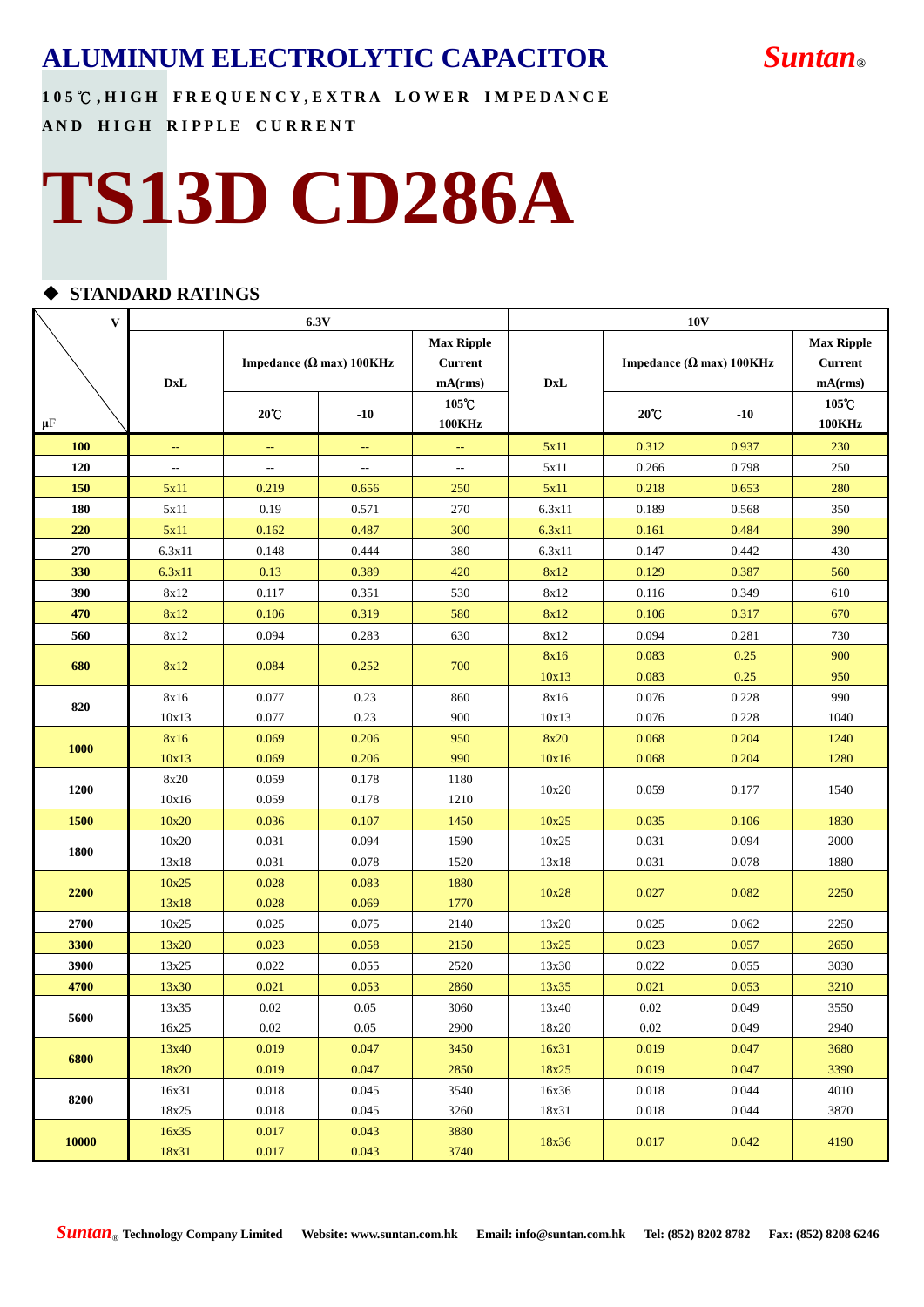**1 0 5** ℃ **, H I G H F R E Q U E N C Y , E X T R A L O W E R I M P E D A N C E AND HIGH RIPPLE CURRENT** 

# **TS13D CD286A**

### **STANDARD RATINGS**

| V           | <b>16V</b>     |                |                                  |                                                | 25V            |                                  |                                                |                        |  |  |  |
|-------------|----------------|----------------|----------------------------------|------------------------------------------------|----------------|----------------------------------|------------------------------------------------|------------------------|--|--|--|
|             | <b>DxL</b>     |                | Impedance ( $\Omega$ max) 100KHz | <b>Max Ripple</b><br><b>Current</b><br>mA(rms) | <b>DxL</b>     | Impedance ( $\Omega$ max) 100KHz | <b>Max Ripple</b><br><b>Current</b><br>mA(rms) |                        |  |  |  |
| $\mu$ F     |                | $20^{\circ}$ C | $-10$                            | 105°C<br><b>100KHz</b>                         |                | $20^{\circ}$ C                   | $-10$                                          | 105°C<br><b>100KHz</b> |  |  |  |
| 47          | ÷,             | ц.             | ц.                               | 44                                             | 5x11           | 0.283                            | 0.085                                          | 220                    |  |  |  |
| 56          | 5x11           | 0.253          | 0.759                            | 190                                            | 5x11           | 0.253                            | 0.758                                          | 240                    |  |  |  |
| 68          | 5x11           | 0.221          | 0.662                            | 210                                            | 5x11           | 0.22                             | 0.661                                          | 270                    |  |  |  |
| 82          | 5x11           | 0.203          | 0.61                             | 230                                            | 6.3x11         | 0.203                            | 0.609                                          | 330                    |  |  |  |
| <b>100</b>  | 5x11           | 0.183          | 0.55                             | 250                                            | 5x15<br>6.3x11 | 0.183<br>0.183                   | 0.549<br>0.549                                 | 370<br>370             |  |  |  |
| 120         | 6.3x11         | 0.156          | 0.469                            | 320                                            | 6.3x11         | 0.156                            | 0.468                                          | 400                    |  |  |  |
| 150         | 6.3x11         | 0.128          | 0.383                            | 350                                            | 8x12           | 0.128                            | 0.383                                          | 520                    |  |  |  |
| 180         | 6.3x11         | 0.111          | 0.333                            | 390                                            | 8x12           | 0.111                            | 0.333                                          | 570                    |  |  |  |
| 220         | 6.3x11         | 0.095          | 0.284                            | 430                                            | 8x12           | 0.095                            | 0.284                                          | 630                    |  |  |  |
| 270         | 8x11.5         | 0.086          | 0.259                            | 550                                            | 10x13          | 0.086                            | 0.259                                          | 830                    |  |  |  |
| 330         | 8x11.5         | 0.076          | 0.227                            | 610                                            | 10x13          | 0.076                            | 0.227                                          | 910                    |  |  |  |
| 390         | 8x16           | 0.068          | 0.205                            | 750                                            | 8x20           | 0.068                            | 0.205                                          | 1080                   |  |  |  |
|             | 10x13          | 0.068          | 0.205                            | 790                                            | 10x16          | 0.068                            | 0.205                                          | 1100                   |  |  |  |
| 470         | 8x16           | 0.062          | 0.186                            | 820                                            | 8x20           | 0.062                            | 0.186                                          | 1180                   |  |  |  |
|             | 10x13          | 0.062          | 0.186                            | 860                                            | 10x16          | 0.062                            | 0.186                                          | 1210                   |  |  |  |
| 560         | 8x20           | 0.055          | 0.165                            | 1020                                           | 8x20           | 0.055                            | 0.165                                          | 1290                   |  |  |  |
|             | 10x16          | 0.055          | 0.165                            | 1050                                           | 10x16          | 0.055                            | 0.165                                          | 1320                   |  |  |  |
| 680         | 8x20           | 0.049          | 0.147                            | 1120                                           | 10x20          | 0.049                            | 0.147                                          | 1610                   |  |  |  |
|             | 10x16          | 0.049          | 0.147                            | 1150                                           |                |                                  |                                                |                        |  |  |  |
| 820         | 8x20           | 0.045          | 0.134                            | 1230                                           | 10x25          | 0.045                            | 0.134                                          | 1950                   |  |  |  |
|             | 10x16          | 0.045          | 0.134                            | 1270                                           | 13x18          | 0.045                            | 0.112                                          | 1830                   |  |  |  |
| 1000        | 10x20          | 0.04           | 0.12                             | 1540                                           | 10x28          | 0.04                             | 0.12                                           | 2270                   |  |  |  |
| <b>1200</b> | 10x25          | 0.035          | 0.104                            | 1870                                           | 13x20          | 0.035                            | 0.104                                          | 2320                   |  |  |  |
| 1500        | 10x28          | 0.029          | 0.088                            | 2100                                           | 13x25          | 0.029                            | 0.074                                          | 2710                   |  |  |  |
| 1800        | 13x20          | 0.026          | 0.065                            | 2140                                           | 13x30          | 0.026                            | 0.065                                          | 3230                   |  |  |  |
|             |                |                |                                  |                                                | 16x20          | 0.026                            | 0.065                                          | 2840                   |  |  |  |
| <b>2200</b> | 13x25          | 0.023          | 0.057                            | 2500                                           | 13x35          | 0.023                            | 0.057                                          | 3470                   |  |  |  |
|             |                |                |                                  |                                                | 16x25          | 0.023                            | 0.057                                          | 3290                   |  |  |  |
| 2700        | 13x30<br>16x20 | 0.021<br>0.021 | 0.052<br>0.052                   | 2890<br>2540                                   | 13x40<br>18x20 | 0.021<br>0.021                   | 0.052<br>0.052                                 | 3910<br>3240           |  |  |  |
|             | 13x35          | 0.019          | 0.048                            | 3130                                           | 16x31          | 0.019                            | 0.047                                          | 4100                   |  |  |  |
| 3300        | 16x25          | 0.019          | 0.048                            | 2970                                           | 18x25          | 0.019                            | 0.047                                          | 3770                   |  |  |  |
|             | 13x40          | 0.018          | 0.046                            | 3500                                           | 16x36          | 0.018                            | 0.046                                          | 4530                   |  |  |  |
| 3900        | 18x20          | 0.018          | 0.046                            | 2900                                           | 18x31          | 0.018                            | 0.046                                          | 4360                   |  |  |  |
|             | 16x31          | 0.016          | 0.04                             | 3560                                           |                |                                  |                                                |                        |  |  |  |
| 4700        | 18x25          | 0.016          | 0.04                             | 3280                                           | 18x36          | 0.016                            | 0.04                                           | 4720                   |  |  |  |
|             | 16x35          | 0.015          | 0.038                            | 3880                                           |                |                                  |                                                |                        |  |  |  |
| 5600        | 18x31          | 0.015          | 0.038                            | 3740                                           | --             | $\overline{\phantom{a}}$         | --                                             | 44                     |  |  |  |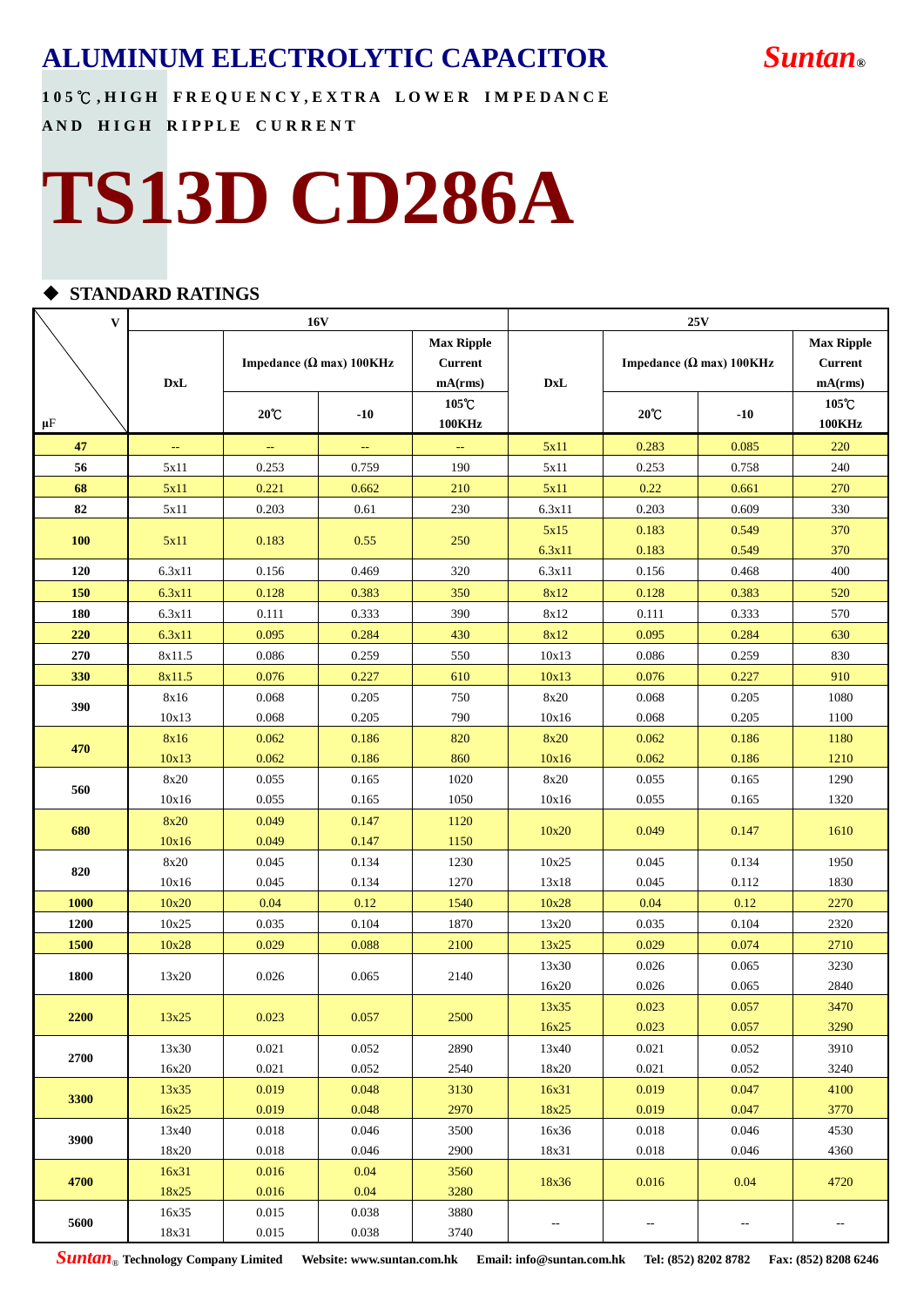**1 0 5** ℃ **, H I G H F R E Q U E N C Y , E X T R A L O W E R I M P E D A N C E AND HIGH RIPPLE CURRENT** 

# **TS13D CD286A**

### **STANDARD RATINGS**

| $\mathbf{V}$ |                                  |                          | 35 <sub>V</sub>                  |                                                | 50 <sub>V</sub>                  |                                  |                                                |                        |  |  |  |
|--------------|----------------------------------|--------------------------|----------------------------------|------------------------------------------------|----------------------------------|----------------------------------|------------------------------------------------|------------------------|--|--|--|
|              | $\mathbf{D}\mathbf{x}\mathbf{L}$ |                          | Impedance ( $\Omega$ max) 100KHz | <b>Max Ripple</b><br><b>Current</b><br>mA(rms) | $\mathbf{D}\mathbf{x}\mathbf{L}$ | Impedance ( $\Omega$ max) 100KHz | <b>Max Ripple</b><br><b>Current</b><br>mA(rms) |                        |  |  |  |
| $\mu$ F      |                                  | $20^{\circ}$ C           | $-10$                            | 105℃<br><b>100KHz</b>                          |                                  | $20^{\circ}$ C                   | $-10$                                          | 105°C<br><b>100KHz</b> |  |  |  |
| 0.47         | ÷,                               | ÷,                       | $\mathbb{L} \mathbb{L}$          | ц,                                             | 5x11                             | 3.006                            | 9.017                                          | $27\,$                 |  |  |  |
| $\mathbf{1}$ | --                               | $\overline{a}$           | $\overline{a}$                   | $\overline{\phantom{a}}$                       | 5x11                             | 2.825                            | 8.476                                          | 40                     |  |  |  |
| 2.2          | $\rightarrow$                    | $\rightarrow$            | $\mathbb{L} \mathbb{L}$          | $\mathbb{L} \mathbb{L}$                        | 5x11                             | 1.511                            | 4.533                                          | 60                     |  |  |  |
| 3.3          | --                               | $\overline{\phantom{a}}$ | ٠.                               | $\qquad \qquad -$                              | 5x11                             | 1.259                            | 3.777                                          | 70                     |  |  |  |
| 4.7          | 5x11                             | 1.062                    | 3.185                            | 75                                             | 5x11                             | 1.061                            | 3.182                                          | 85                     |  |  |  |
| 6.8          | 5x11                             | 0.917                    | 2.752                            | 90                                             | 5x11                             | 0.916                            | 2.749                                          | 100                    |  |  |  |
| 10           | 5x11                             | 0.832                    | 2.495                            | 110                                            | 5x11                             | 0.831                            | 2.493                                          | 130                    |  |  |  |
| 15           | 5x11                             | 0.61                     | 1.829                            | 130                                            | 5x11                             | 0.609                            | 1.828                                          | 150                    |  |  |  |
| 18           | 5x11                             | 0.531                    | 1.594                            | 150                                            | 5x11                             | 0.531                            | 1.593                                          | 170                    |  |  |  |
| 22           | 5x11                             | 0.454                    | 1.361                            | 160                                            | 5x11                             | 0.453                            | 1.36                                           | 190                    |  |  |  |
| 27           | 5x11                             | 0.4                      | 1.201                            | 180                                            | 5x11                             | 0.4                              | 1.2                                            | 210                    |  |  |  |
| 33           | 5x11                             | 0.353                    | 1.058                            | 200                                            | 5x11                             | 0.353                            | 1.058                                          | 230                    |  |  |  |
| 39           | 5x11                             | 0.32                     | 0.096                            | 210                                            | 6.3x11                           | 0.32                             | 0.959                                          | 280                    |  |  |  |
| 47           | 5x11                             | 0.283                    | 0.849                            | 230                                            | 6.3x11                           | 0.283                            | 0.849                                          | 310                    |  |  |  |
| 56           | 6.3x11                           | 0.252                    | 0.757                            | 290                                            | 6.3x11                           | 0.252                            | 0.757                                          | 340                    |  |  |  |
| 68           | 6.3x11                           | 0.22                     | 0.66                             | 320                                            | 8x12                             | 0.22                             | 0.66                                           | 430                    |  |  |  |
| 82           | 6.3x11                           | 0.203                    | 0.608                            | 350                                            | 8x12                             | 0.203                            | 0.608                                          | 480                    |  |  |  |
| 100          | 8x12                             | 0.183                    | 0.549                            | 450                                            | 10x13                            | 0.183                            | 0.548                                          | 620                    |  |  |  |
| 120          | 8x12                             | 0.109                    | 0.327                            | 500                                            | 10x13                            | 0.109                            | 0.327                                          | 680                    |  |  |  |
| 150          | 8x12                             | 0.089                    | 0.268                            | 550                                            | 10x16                            | 0.089                            | 0.268                                          | 840                    |  |  |  |
| 180          | 10x13                            | 0.078                    | 0.233                            | 720                                            | 10x16                            | 0.078                            | 0.233                                          | 920                    |  |  |  |
|              | 8x16                             | 0.078                    | 0.233                            | 680                                            |                                  |                                  |                                                |                        |  |  |  |
| 220          | 10x13                            | 0.066                    | 0.198                            | 790                                            | 10x16                            | 0.066                            | 0.198                                          | 1020                   |  |  |  |
|              | 8x16                             | 0.066                    | 0.198                            | 750                                            |                                  |                                  |                                                |                        |  |  |  |
| 270          | 10x16                            | 0.06                     | 0.181                            | 970                                            | 10x20                            | 0.06                             | 0.181                                          | 1250                   |  |  |  |
| 330          | 8x20                             | 0.053                    | 0.159                            | 1050                                           | 10x25                            | 0.053                            | 0.159                                          | 1530                   |  |  |  |
|              | 10x16                            | 0.053                    | 0.159                            | 1080                                           | 13x18                            | 0.053                            | 0.132                                          | 1430                   |  |  |  |
| 390          | 10x20                            | 0.048                    | 0.143                            | 1290                                           | 10x25                            | 0.048                            | 0.143                                          | 1660                   |  |  |  |
| 470          | 10x20                            | 0.043                    | 0.13                             | 1420                                           | 13x21                            | 0.043                            | 0.108                                          | 1790                   |  |  |  |
| 560          | 10x25                            | 0.038                    | 0.115                            | 1710                                           | 13x25                            | 0.038                            | 0.096                                          | 2150                   |  |  |  |
| 680          | 10x28                            | 0.034                    | 0.103                            | 1990                                           | 13x30                            | 0.034                            | 0.086                                          | 2580                   |  |  |  |
| 820          | 10x30                            | 0.031                    | 0.094                            | 2250                                           | 13x35                            | 0.031                            | 0.078                                          | 2880                   |  |  |  |
| 1000         | 13x25                            | 0.028                    | 0.07                             | 2480                                           | 13x40                            | 0.028                            | 0.07                                           | 3390                   |  |  |  |
| 1200         | 13x30                            | 0.024                    | 0.061                            | 2940                                           | 16x31                            | 0.024                            | 0.061                                          | 3660                   |  |  |  |
| 1500         | 13x35                            | 0.021                    | 0.051                            | 3160                                           | 16x35                            | 0.021                            | 0.051                                          | 4040                   |  |  |  |
|              | 16x25                            | 0.021                    | 0.051                            | 3000                                           | 18x31                            | 0.021                            | 0.051                                          | 3890                   |  |  |  |
| 1800         | 13x40                            | 0.018                    | 0.045                            | 3690                                           | $\rightarrow$                    | $\rightarrow$                    | $\rightarrow$                                  | $\rightarrow$          |  |  |  |
| 2200         | 16x31                            | 0.016                    | 0.04                             | 3810                                           | --                               | $\overline{\phantom{a}}$         | --                                             | $-$                    |  |  |  |
|              | 16x25                            | 0.016                    | 0.04                             | 3510                                           |                                  |                                  |                                                |                        |  |  |  |